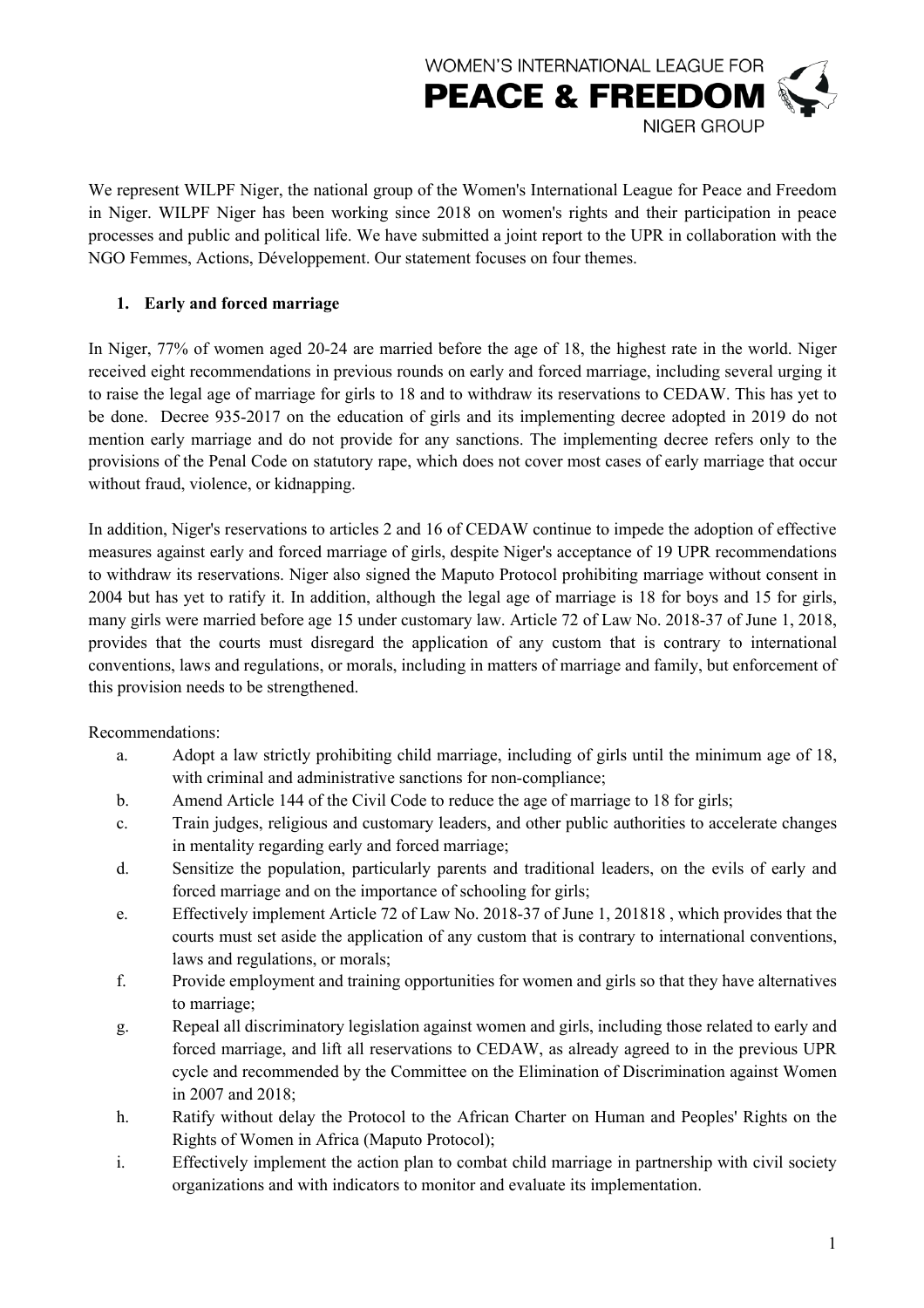

# **2. Girls' right to education**

In Niger, the net enrollment rate for girls is lower than for boys, starting in primary school, with 71% for boys and 66% for girls. As they get older, the gap widens with only 1 in 10 girls completing high school. Niger had received and accepted five recommendations during the previous rounds on girls' education, including a

recommendation that it guarantee the equal right to quality education for young mothers and married girls. Decision No. 65/MEN/DEST/EX of July 10, 1978, which excluded pregnant girls from school temporarily and permanently when they married was repealed in February 2019. The Committee on the Elimination of Discrimination against Women highlighted in 2017 the low school enrollment rate for girls, particularly in rural areas, as well as their low school completion rate due to, among other things, early marriage and pregnancy. Girls' education cannot seriously be improved until coercive measures are taken to eradicate early and forced marriage of girls.

Recommendations :

- a. Include sanctions in Decree 935-2017 on the protection, support, and accompaniment of girls in school for those who do not respect it and who withdraw their daughters from school, and raise the age of girls protected by the decree to 18 instead of 16;
- b. Allocate the financial, material and human resources necessary for the implementation of Decree 935-2017 on the protection, support and accompaniment of girls during their schooling and its implementing decree in order to effectively support parents in the expenses related to the education of their daughters, the realization of school infrastructures and the establishment of vocational training for girls who do not succeed in school;
- c. Promote women's employment and facilitate access to employment for girls and women, particularly those from rural areas;
- d. Sensitize women, girls, parents, traditional leaders and the general public on the usefulness of schooling for girls.

# **3. Women's participation in political and public life**

The participation of Nigerien women in political life has improved in recent years, but this progress remains limited. The previous parliament had only 17% women and the government 13.5%. Positive discrimination measures have been taken, such as the quota law No. 2000-008 of June 7, 2000, which was last revised in 2019, granting 25% of elective positions and 30% of nominative positions to women. Nevertheless, this law alone does not ensure the proper involvement of women in political and public life, as it only provides for the rejection of electoral lists in the event of non-compliance. This is not enough to improve women's representation because even if the names of women candidates are proposed to ensure the validation of electoral lists, these candidates are often poorly positioned on the lists.

#### Recommendations:

a. Promote women's participation in political life through awareness-raising, facilitating access to information for women and making funds available for electoral campaigns for women;